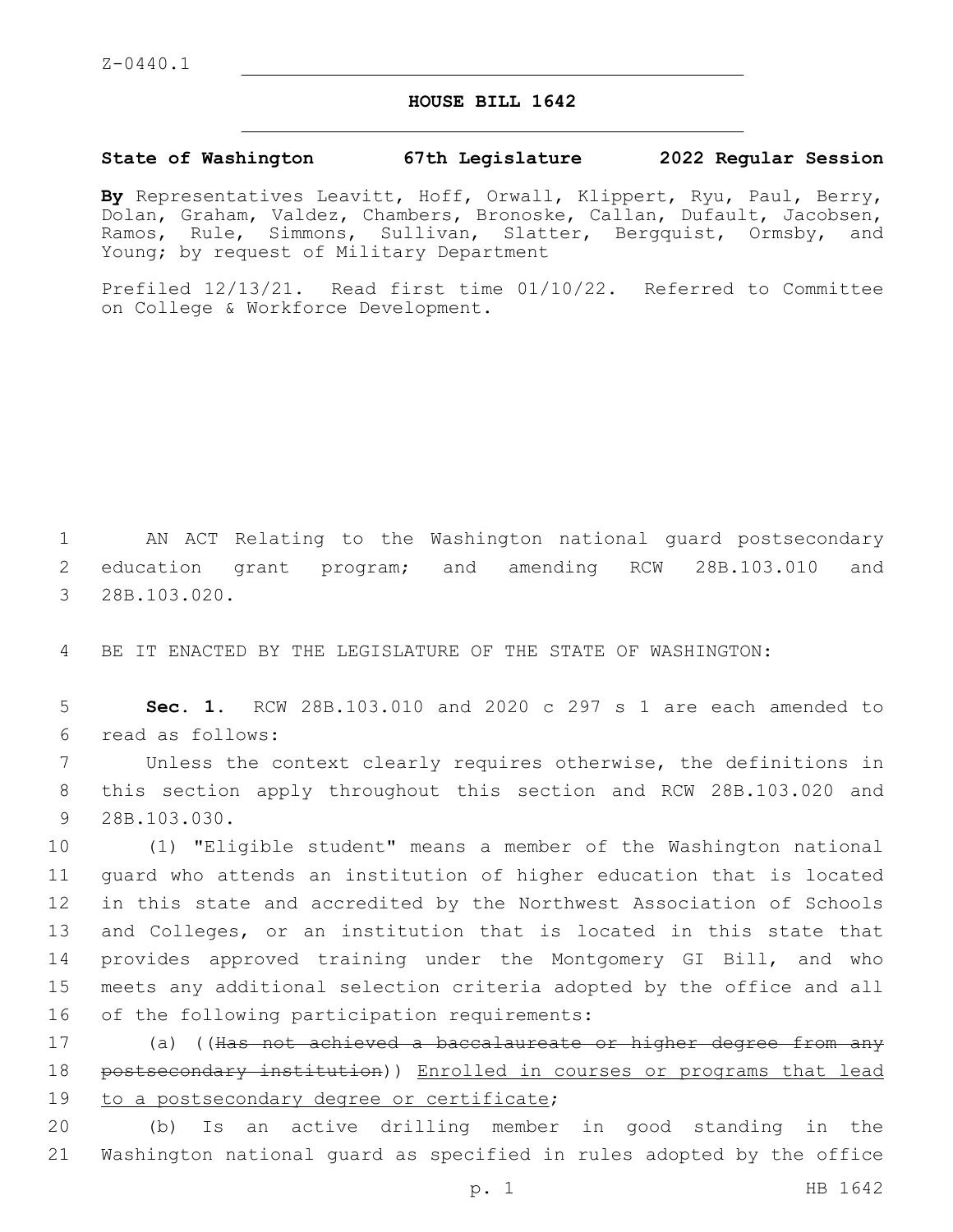for implementation of the Washington national guard postsecondary 2 education grant;

 (c) Has completed and submitted an application for student aid 4 approved by the office;

(d) Is a resident student as defined in RCW 28B.15.012; and

(e) Agrees to fulfill his or her service obligation.

 (2) "Forgiven" or "to forgive" or "forgiveness" means either to render service in the Washington national guard in lieu of monetary repayment, or to be relieved of the service obligation under rules 10 adopted by the office.

 (3) "Grant" means the Washington national guard postsecondary education grant as established in RCW 28B.103.020.

 (4) "Office" means the office of student financial assistance 14 created in RCW 28B.76.090.

 (5) "Participant" means an eligible student who has received a Washington national guard postsecondary education grant under this 17 chapter.

 (6) "Service obligation" means serving in the Washington national guard for a time period of at least one year of service in the Washington national guard for each year the student receives a Washington national guard postsecondary education grant.

 **Sec. 2.** RCW 28B.103.020 and 2020 c 297 s 2 are each amended to 23 read as follows:

 Subject to amounts appropriated for this specific purpose, the Washington national guard postsecondary education grant program is established. The program shall be administered by the office. In administering the program, the powers and duties of the office shall 28 include, but need not be limited to:

 (1) With the assistance of the Washington military department, the selection of eligible students to receive the Washington national 31 quard postsecondary education grant as follows:

 (a) An eligible student may receive a grant under this section to help pay for postsecondary education program costs as approved by the office. ((Awards shall be valued as follows)) Grants may not:

 (i) ((The difference between the student's tuition and required fees, less the value of any federal and state funded grant, 37 scholarship, or waiver assistance the students [student] receives; and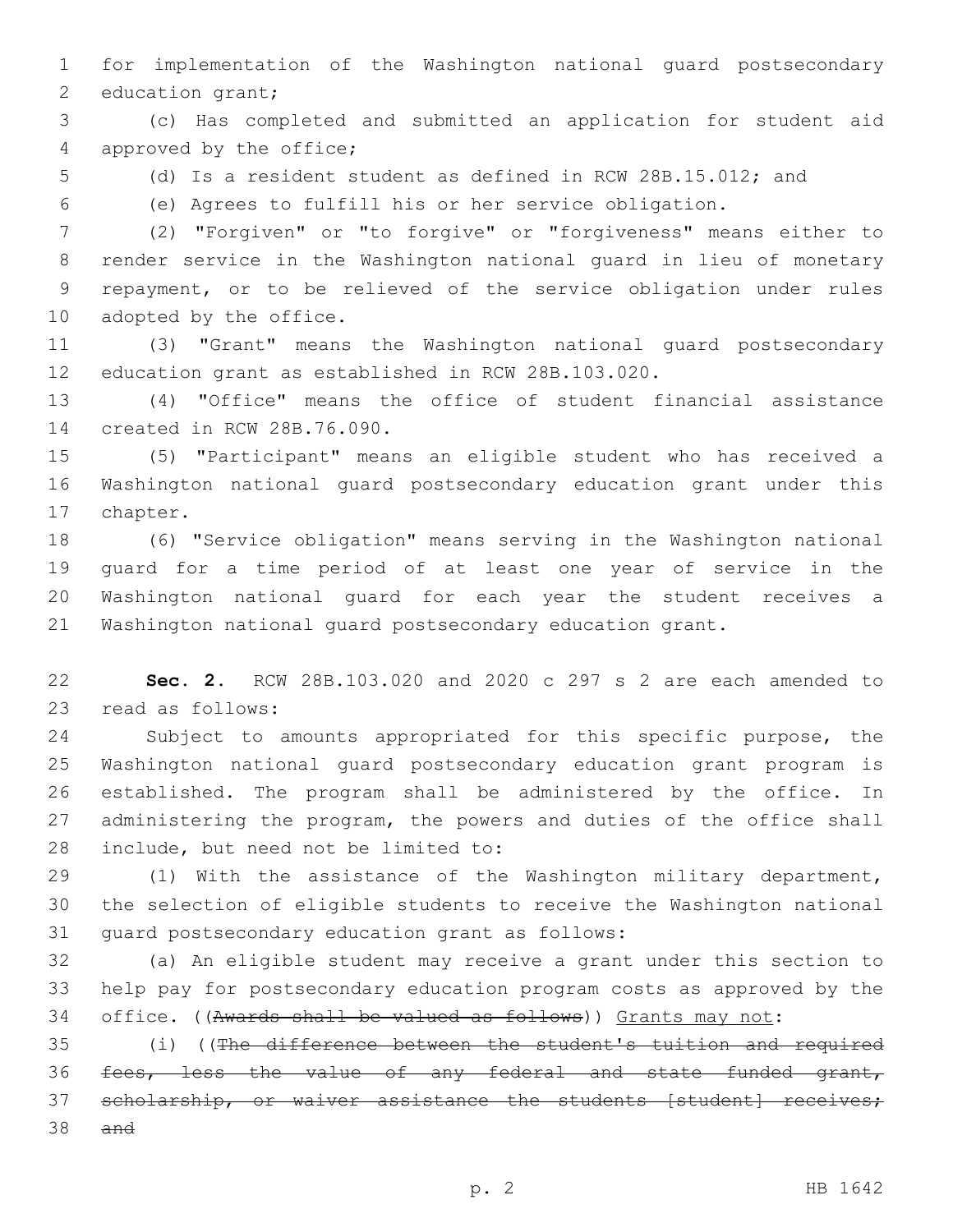(ii) Five hundred dollars for books and materials)) Exceed the maximum Washington college grant as defined in RCW 28B.92.030, plus 3 \$500 for books and supplies;

 (ii) Exceed the student's cost of attendance, when combined with 5 all other public and private grants, scholarships, and waiver assistance the student receives; or

 (iii) Result in reduction of a participant's federal or other 8 state financial aid.

 (b) The Washington military department shall ensure that data needed to identify eligible recipients are promptly transmitted to 11 the office.

 (c) The annual amount of each Washington national guard postsecondary education grant may vary, but may not exceed the annual cost of undergraduate tuition fees and services and activities fees at the University of Washington, plus an allowance for books and 16 supplies.

17 (d) Washington national guard postsecondary ((<del>[education]</del>)) 18 education grant eligibility may not extend beyond five years or one hundred twenty-five percent of the published length of the program in 20 which the student is enrolled or the credit or clock-hour equivalent;

 (2) The award of grants funded by federal and state funds, private donations, or repayments from any participant who does not 23 complete the participant's service obligation;

 (3) The adoption of necessary rules and policies, including establishing a priority for eligible students attending an institution of higher education located in this state that is 27 accredited by the Northwest Association of Schools and Colleges;

 (4) The adoption of participant selection criteria. The criteria may include but need not be limited to requirements for: Satisfactory academic progress, enrollment in courses or programs that lead to a baccalaureate degree or an associate degree or a certificate, and satisfactory participation as a member of the Washington national 33 quard;

 (5) With the assistance of the Washington military department, the notification of participants of their additional service obligation or required repayment of the Washington national guard 37 postsecondary education grant; and